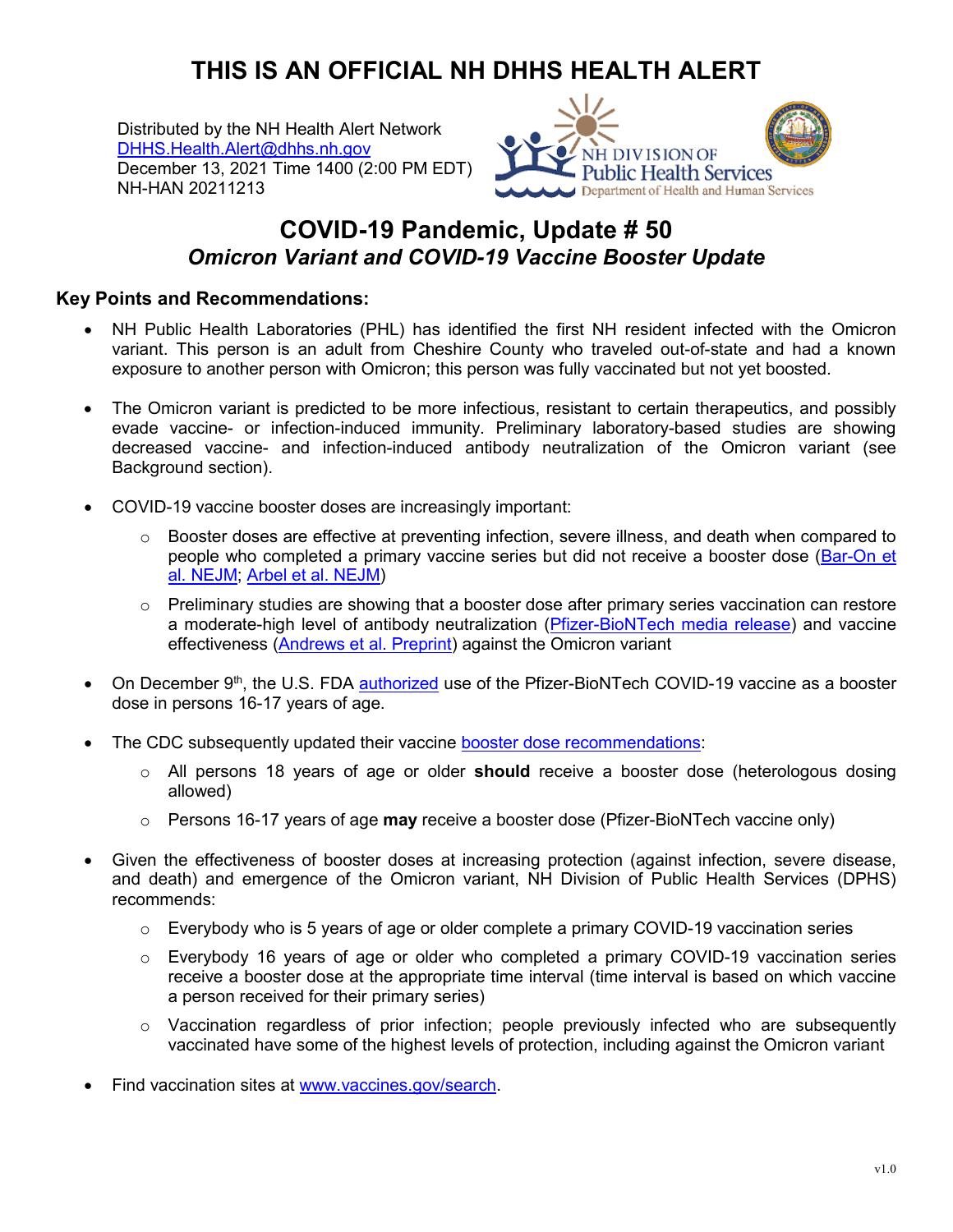- NH Division of Public Health Services (DPHS) **Healthcare Provider and Public Health Partner** webinars continue to occur on the 1<sup>st</sup> and 3<sup>rd</sup> Thursday of each month from 12:00 – 1:00 pm (next call **will be Thursday, December 16th**):
	- o Zoom link:<https://nh-dhhs.zoom.us/s/94059287404>
	- $\circ$  Call-in phone number: (646) 558-8656
	- o Meeting ID: 940 5928 7404
	- o Password: 353809

## **Background:**

The SARS-CoV-2 Omicron variant was first identified in South Africa on 11/24/21. The U.S. identified the first case of Omicron on 12/1/21 and has since been identified in at least 30 different states, including NH. NH's first case of Omicron was identified in an adult from Cheshire County who traveled out-of-state, and developed mild COVID-19 symptoms after returning. The person was tested for SARS-CoV-2 infection, and the positive PCR result showed a pattern consistent with possible Omicron infection (i.e., PCR showed the S-gene target failure). Whole genome sequencing has confirmed infection with the Omicron variant.

Omicron has multiple mutations, including many on the spike protein, which is predicted to increase transmissibility, confer resistance to certain therapeutics (e.g., monoclonal antibodies), and potentially escape infection- or vaccine-induced immunity. The impact of this variant is still being studied, but early lab-based antibody neutralization studies are showing a significant decrease in the ability of infection- or vaccine-induced antibodies to neutralize the Omicron variant (*Pfizer-BioNTech media release; [Cele et al. medRxiv;](https://www.medrxiv.org/content/10.1101/2021.12.08.21267417v2) Wilhelm et* [al. medRxiv;](https://www.medrxiv.org/content/10.1101/2021.12.07.21267432v3) [Roessler et al. medRxiv\)](https://www.medrxiv.org/content/10.1101/2021.12.08.21267491v1). There is some preliminary evidence, however, that a booster dose after primary series vaccination may restore a moderate-high level of antibody neutralization [\(Pfizer-BioNTech](https://www.pfizer.com/news/press-release/press-release-detail/pfizer-and-biontech-provide-update-omicron-variant)  [media release\)](https://www.pfizer.com/news/press-release/press-release-detail/pfizer-and-biontech-provide-update-omicron-variant) and vaccine effectiveness [\(Andrews et al. Preprint\)](https://khub.net/documents/135939561/430986542/Effectiveness+of+COVID-19+vaccines+against+Omicron+variant+of+concern.pdf/f423c9f4-91cb-0274-c8c5-70e8fad50074) against the Omicron variant. Because of the emergence of the Omicron variant and the possibility of waning immunity, booster doses are increasingly important.

The Omicron variant has two identified lineages, designated BA.1 and BA.2. The BA.1 lineage has a spike gene 69/70 deletion which results in the characteristic PCR positive test pattern showing an S-gene target failure (SGTF), which was also seen with the Alpha variant. The BA.2 lineage does not have the S-gene 69/70 deletion and therefore does not show a PCR positive SGTF pattern. Genetic sequencing is required to confirm Omicron variant infection, which is being conducted at Public Health Laboratories, academic laboratories, large commercial reference labs, and at the CDC.